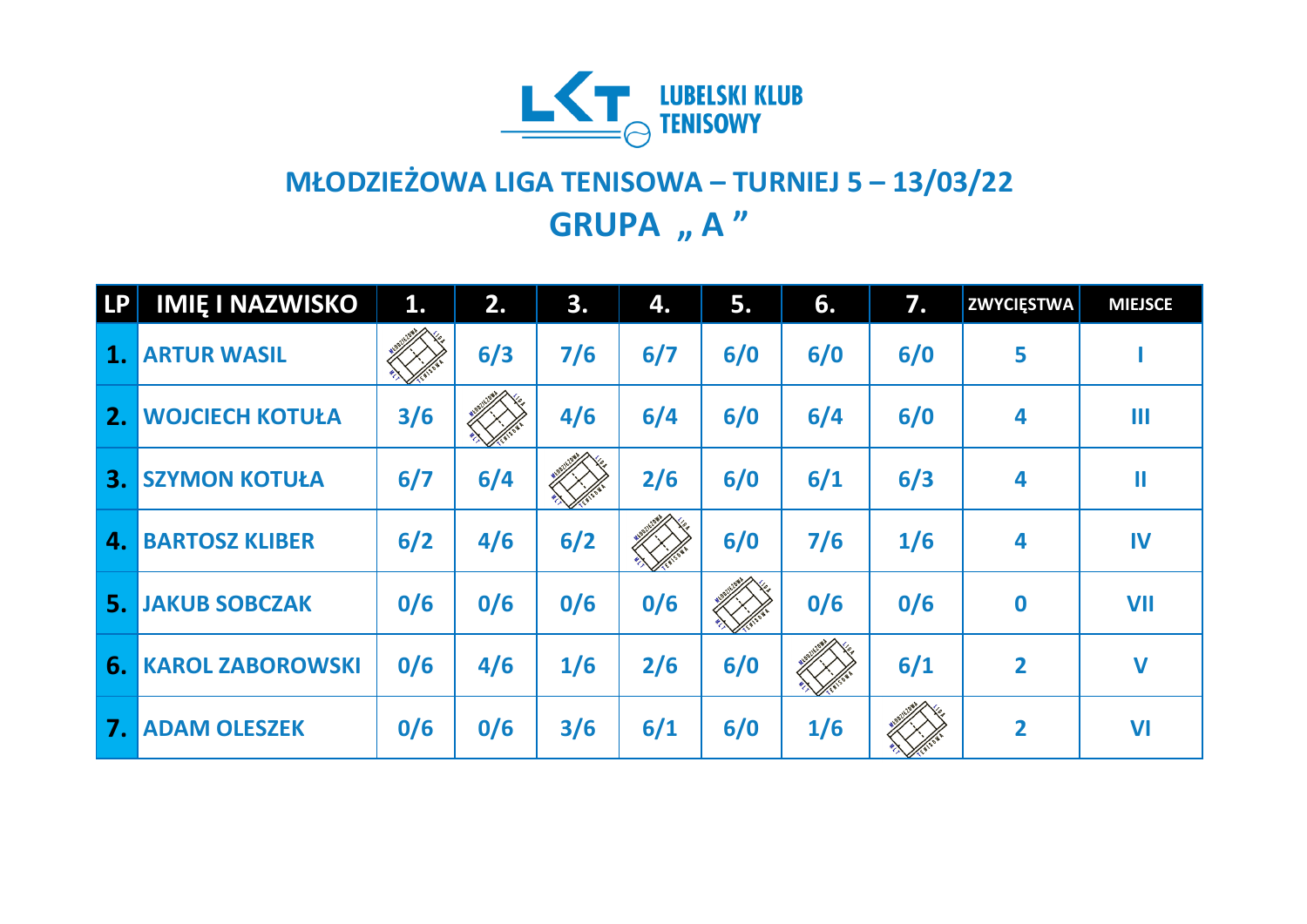

## **MŁODZIEŻOWA LIGA TENISOWA – TURNIEJ 5 – 13/03/22 GRUPA** , **B** "

| <b>LP</b> | <b>IMIĘ I NAZWISKO</b>   | 1.  | 2.  | 3.  | 4.  | 5.  | 6.  | 7.    | <b>ZWYCIĘSTWA</b>       | <b>MIEJSCE</b> |
|-----------|--------------------------|-----|-----|-----|-----|-----|-----|-------|-------------------------|----------------|
| 1.        | <b>ŁUKASZ KRZYSZCZAK</b> |     | 6/3 | 7/5 | 6/2 | 6/2 | 6/2 | 6/2   | 6                       |                |
| 2.        | <b>WOJCIECH TĘCZA</b>    | 3/6 |     | 6/4 | 6/3 | 6/2 | 6/2 | 6/2   | 5                       | Ш              |
| 3.        | <b>ALBERT SOWIŃSKI</b>   | 5/7 | 4/6 |     | 6/4 | 6/2 | 6/3 | $5/2$ | 4                       | Ш              |
| 4.        | <b>ADAM WIELOSZ</b>      | 2/6 | 3/6 | 4/6 |     | 6/2 | 7/5 | 6/2   | 3                       | IV             |
| 5.        | <b>GRZEGORZ KWIECIEŃ</b> | 2/6 | 2/6 | 2/6 | 2/6 |     | 2/6 | 7/5   | $\mathbf{1}$            | <b>VI</b>      |
| 6.        | <b>NATAN WOLIŃSKI</b>    | 2/6 | 2/6 | 3/6 | 5/7 | 6/2 |     | 6/3   | $\overline{\mathbf{2}}$ | $\mathbf V$    |
| 7.        | <b>LEONARD GOŚ</b>       | 2/6 | 2/6 | 2/5 | 2/6 | 5/7 | 3/6 |       | $\bf{0}$                | <b>VII</b>     |